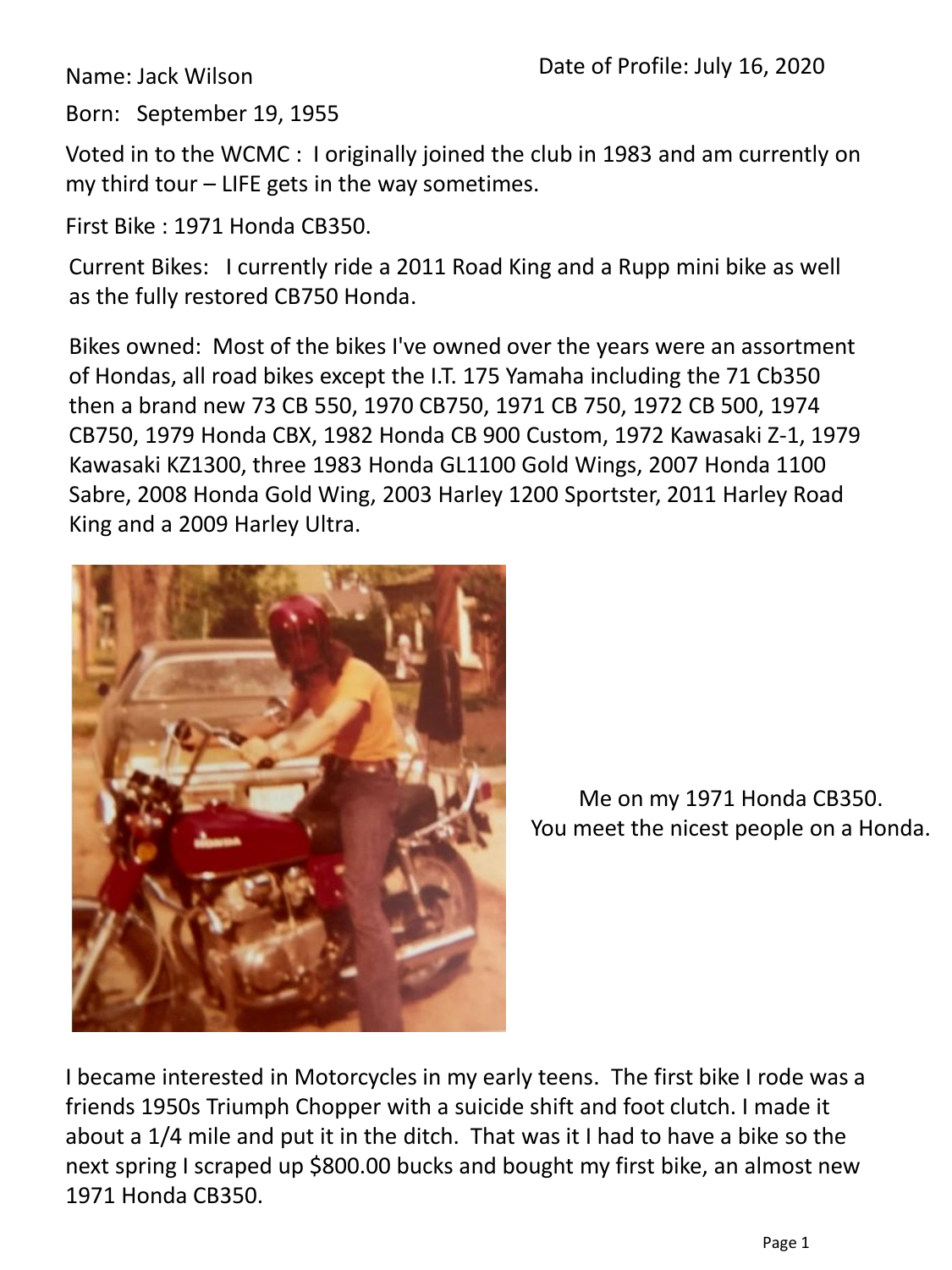I joined the club because I started to see all the fun some of my close friends were having in the club. At that time it was all party, party to me but I was young. The brotherhood is something you have to work your way into then you realize what the club really is and you help keep it alive by helping out where and when you can.



A picture of me in the early days.

I have close to fifty years of Automotive related experience ranging from Heavy Collision Repair to Shop Management. Now a days I work part time checking files and establishing values for insurance companies.

My hobby for all those years was buying, repairing or restoring various motorcycles some of which are listed above.

There have been a lot of great times over the years with the club going to Lima 1/2 Mile with best buddies Jim Bodner Jr., Rudy Gondocks, Kevin R. and others. Who can forget the Scooter Club weekend, Fishing Trips, Mystery Tours with Ron Turnbull, bring your passport and American money, was all we knew.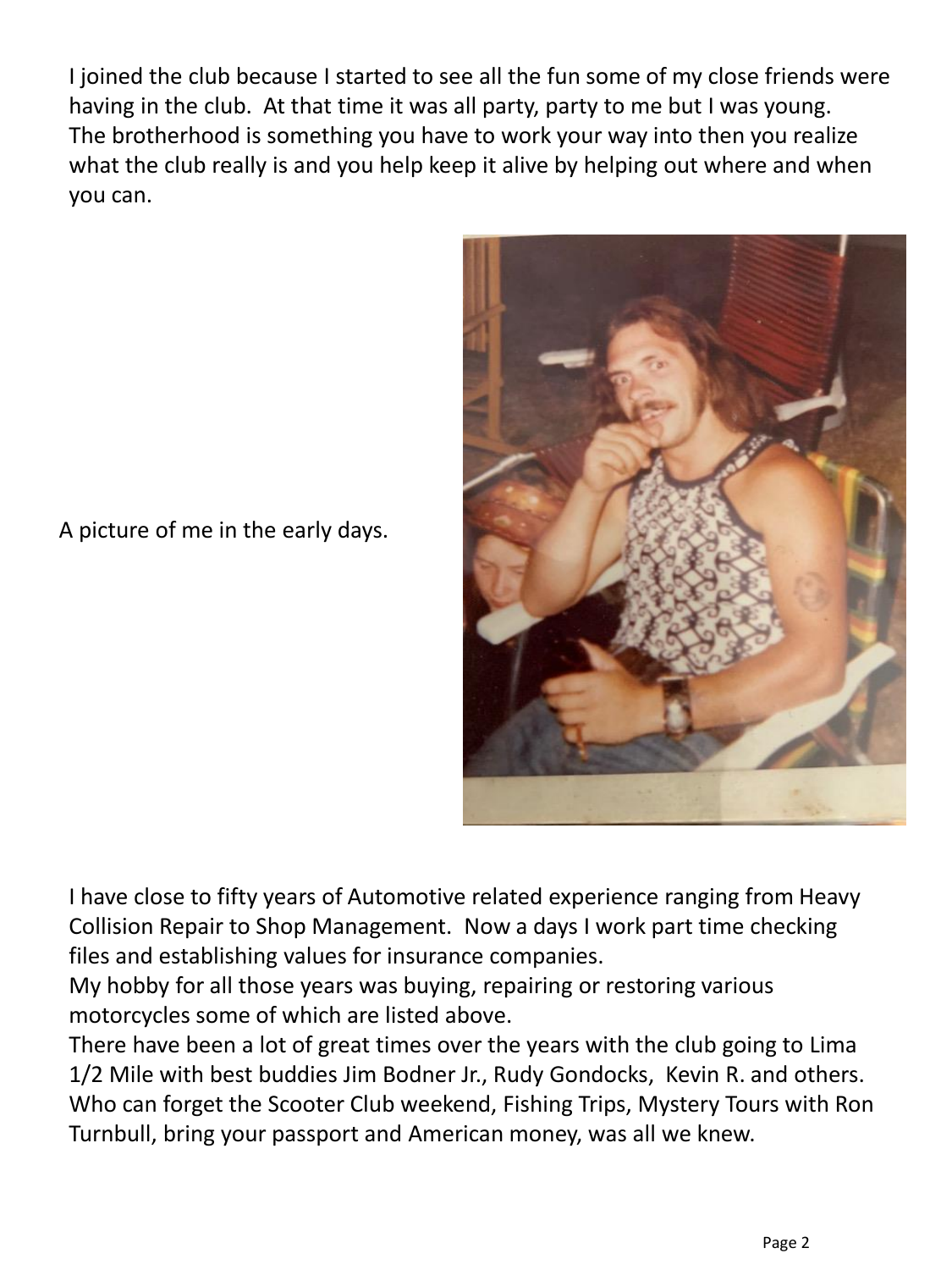

Doing a little work on the bike

My restored CB 750 Honda in the clubhouse for the Biketoberfest Vintage Bike Show.